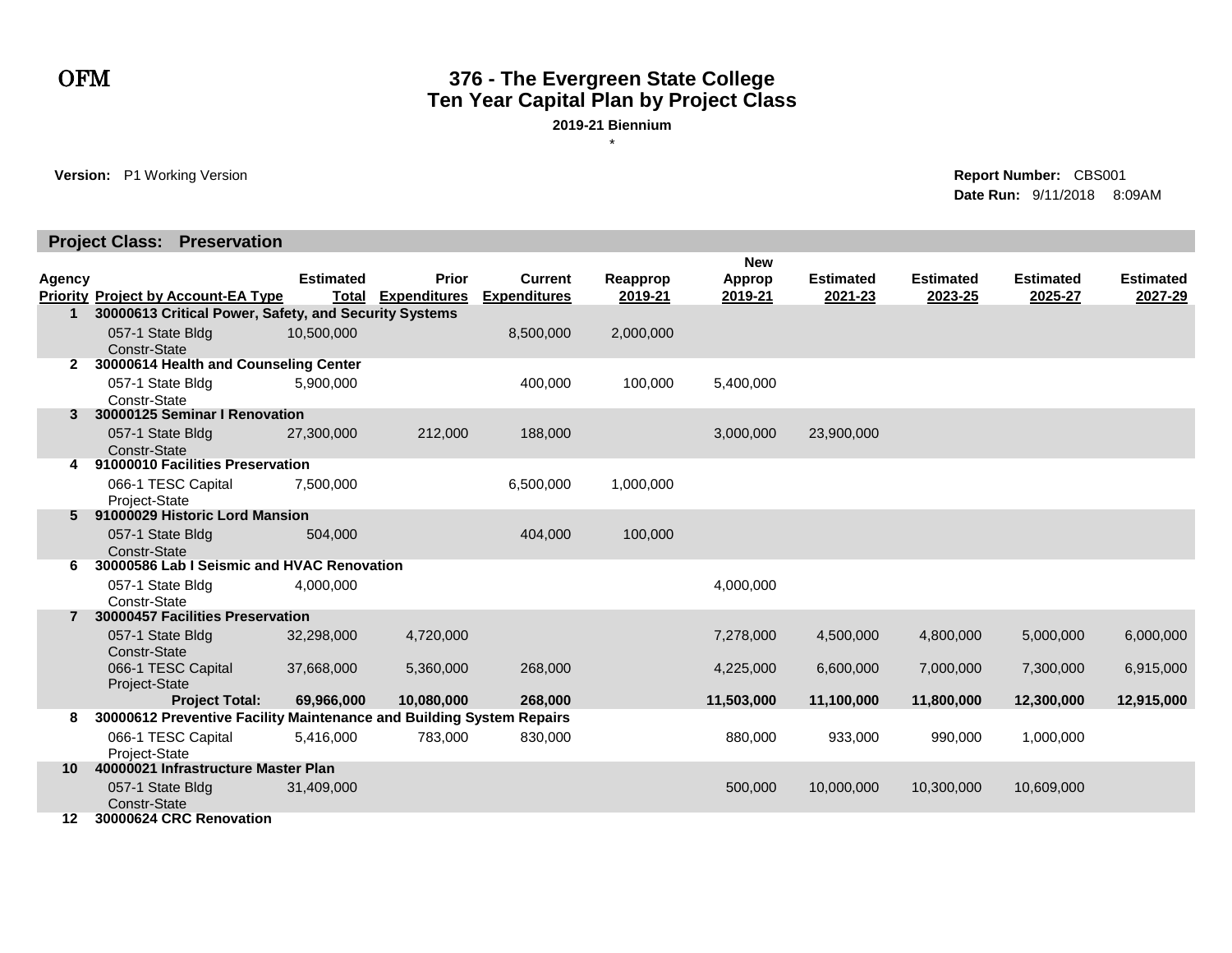#### OFM **376 - The Evergreen State College Ten Year Capital Plan by Project Class 2019-21 Biennium**

\*

**Version:** P1 Working Version **Report Number:** CBS001

**Date Run:** 9/11/2018 8:09AM

|               | <b>Project Class: Preservation</b>                          |                                  |                                     |                                       |                     |                   |                             |                             |                             |                             |
|---------------|-------------------------------------------------------------|----------------------------------|-------------------------------------|---------------------------------------|---------------------|-------------------|-----------------------------|-----------------------------|-----------------------------|-----------------------------|
|               |                                                             |                                  |                                     |                                       |                     | <b>New</b>        |                             |                             |                             |                             |
| <b>Agency</b> |                                                             | <b>Estimated</b>                 | <b>Prior</b>                        | <b>Current</b>                        | Reapprop            | <b>Approp</b>     | <b>Estimated</b>            | <b>Estimated</b>            | <b>Estimated</b>            | <b>Estimated</b>            |
|               | <b>Priority Project by Account-EA Type</b>                  | <b>Total</b>                     | <b>Expenditures</b>                 | <b>Expenditures</b>                   | 2019-21             | 2019-21           | 2021-23                     | 2023-25                     | 2025-27                     | 2027-29                     |
| 12            | 30000624 CRC Renovation                                     |                                  |                                     |                                       |                     |                   |                             |                             |                             |                             |
|               | 057-1 State Bldg<br>Constr-State                            | 13.210.000                       |                                     |                                       |                     |                   |                             | 13,210,000                  |                             |                             |
| 13            | 30000598 Lab II Seismic and HVAC Renovation                 |                                  |                                     |                                       |                     |                   |                             |                             |                             |                             |
|               | 057-1 State Bldg                                            | 9,900,000                        |                                     |                                       |                     |                   |                             | 2,000,000                   | 7,900,000                   |                             |
|               | Constr-State                                                |                                  |                                     |                                       |                     |                   |                             |                             |                             |                             |
| 14            | 30000626 Central Plant Renovation/Alternative Energy System |                                  |                                     |                                       |                     |                   |                             |                             |                             |                             |
|               | 057-1 State Bldg<br>Constr-State                            | 18,000,000                       |                                     |                                       |                     |                   |                             |                             | 3,000,000                   | 15,000,000                  |
|               |                                                             |                                  |                                     |                                       |                     |                   |                             |                             |                             |                             |
|               | <b>Total: Preservation</b>                                  | 203,605,000                      | 11,075,000                          | 17,090,000                            | 3,200,000           | 25,283,000        | 45,933,000                  | 38,300,000                  | 34,809,000                  | 27,915,000                  |
|               |                                                             |                                  |                                     |                                       |                     |                   |                             |                             |                             |                             |
|               |                                                             |                                  |                                     |                                       |                     |                   |                             |                             |                             |                             |
|               | <b>Project Class: Program</b>                               |                                  |                                     |                                       |                     |                   |                             |                             |                             |                             |
|               |                                                             |                                  |                                     |                                       |                     | <b>New</b>        |                             |                             |                             |                             |
| <b>Agency</b> | <b>Priority Project by Account-EA Type</b>                  | <b>Estimated</b><br><b>Total</b> | <b>Prior</b><br><b>Expenditures</b> | <b>Current</b><br><b>Expenditures</b> | Reapprop<br>2019-21 | Approp<br>2019-21 | <b>Estimated</b><br>2021-23 | <b>Estimated</b><br>2023-25 | <b>Estimated</b><br>2025-27 | <b>Estimated</b><br>2027-29 |
| 9             | 30000487 Minor Works Program                                |                                  |                                     |                                       |                     |                   |                             |                             |                             |                             |
|               | 057-1 State Bldg                                            | 9,033,000                        |                                     |                                       |                     | 2,433,000         | 1,600,000                   | 1,700,000                   | 1,800,000                   | 1,500,000                   |
|               | Constr-State                                                |                                  |                                     |                                       |                     |                   |                             |                             |                             |                             |
|               | 066-1 TESC Capital                                          | 1,164,000                        | 1,063,000                           | 101,000                               |                     |                   |                             |                             |                             |                             |
|               | Project-State<br><b>Project Total:</b>                      | 10.197.000                       |                                     |                                       |                     |                   |                             |                             |                             |                             |
| 11            | 40000025 Lab I 3rd Floor Renovation                         |                                  | 1,063,000                           | 101,000                               |                     | 2.433,000         | 1.600.000                   | 1.700.000                   | 1,800,000                   | 1,500,000                   |
|               | 057-1 State Bldg                                            | 5,000,000                        |                                     |                                       |                     |                   | 500,000                     | 4,500,000                   |                             |                             |
|               | Constr-State                                                |                                  |                                     |                                       |                     |                   |                             |                             |                             |                             |
| 15            | 40000024 Sustainable Building Sciences Lab                  |                                  |                                     |                                       |                     |                   |                             |                             |                             |                             |
|               |                                                             |                                  |                                     |                                       |                     |                   |                             |                             |                             |                             |
|               | 057-1 State Bldg<br>Constr-State                            | 500,000                          |                                     |                                       |                     |                   |                             |                             |                             | 500,000                     |
|               |                                                             |                                  |                                     |                                       |                     |                   |                             |                             |                             |                             |